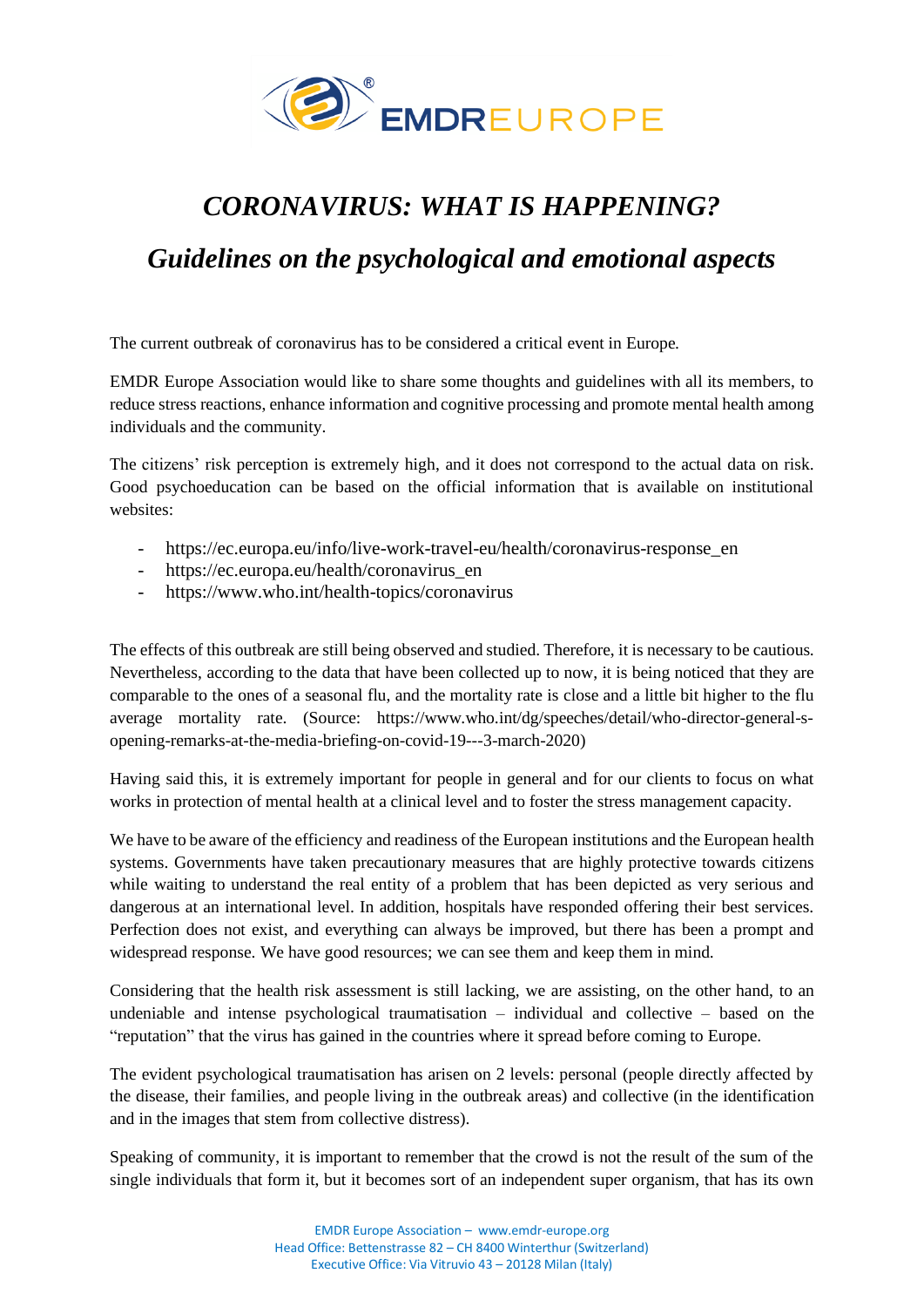

identity and will (Le Bon). The individuals can lose their features to gain the crowd's ones: when a person becomes part of a crowd, they start thinking and acting differently from the way they would if they were alone. Since our clients are already people at risk of psychological distress, they are the first candidates for "feeling" and experiencing anxiety coming from an overexposure to mass-media or the interaction with other people in distress.

At a neurological level, there is a switch from the use of our Ventral-Vagal System (level of logical thinking capacities) to the Fight-or-Flight System, where the priority is a defensive action disconnected from the more evolved Ventral-Vagal System. This mechanism is very evident, for instance, in the supermarkets with empty shelves, in the less crowded shops, in the isolation and in some episodes of violence towards Chinese people.

Coronavirus has forced people to face vulnerability. But it is important to remember that we can be vulnerable but not helpless, so we can manage stress reactions, fear and other emotions that we are experiencing in this critical event.

# *GENERAL GUIDELINES*

# *Examples of behaviours that can be functional*

1) Prefer official channels as sources of information:

In moments of emergency when fear and irrationality might inevitably prevail, it is necessary to take care of ourselves and to put ourselves in the condition of avoiding the exposure to not appropriate and not reliable information, running into fake news or news emotionally loaded with experiences not based on actual data.

2) Choose two moments a day to get news updates and decide the channel through which to do so:

The continuous exposure to the amount of news on the internet, radio and TV keeps our warning and fear system constantly activated. In addition, it is better to choose one or two moments a day when to get informed.

3) Follow the best hygiene practices indicated by your country's institutions and health system.

4) Do not interrupt your routine as much as you can: in emergency contexts, it is necessary to cling to what is certain, known and predictable. Continue with your work and keep your habits when possible.

5) Physical exercise and walking outdoors are very important activities. Releasing tensions by "doing" allows a better night sleep.

6) Get enough rest.

7) Eat as regularly as possible.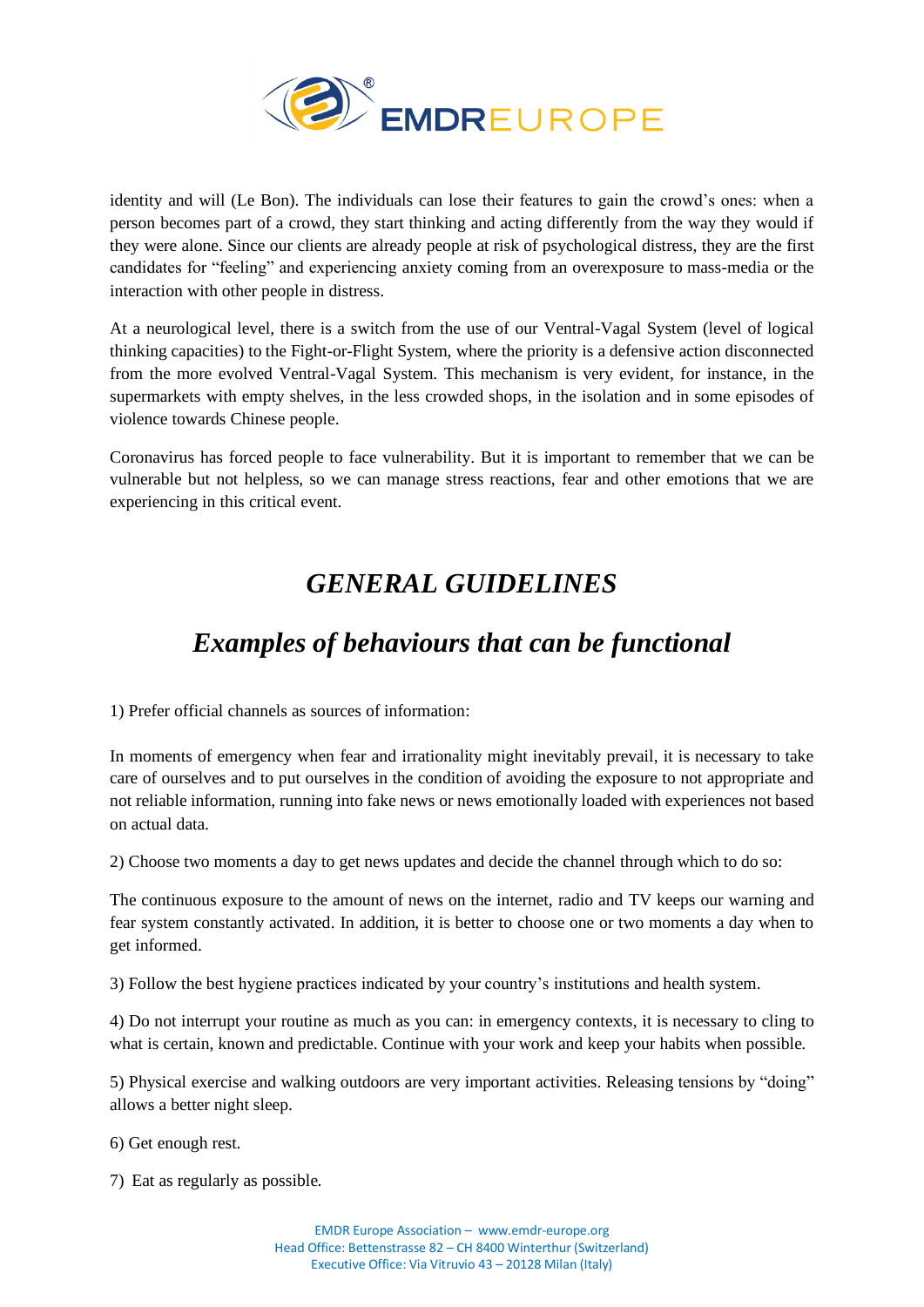

- 8) Talk and spend time with family and friends.
- 9) Talk to someone you trust about your concerns, problems and feelings.
- 10) Do activities that help you to relax: yoga, autogenic training, reading, gardening, etc…

### *GUIDELINES FOR EMDREA MEMBERS*

People react to the situations to which they are exposed to, not only according to the kind of event they are facing, but also according to the previous anxiety or uncertainty conditions that they are living. Being aware of the circumstances means that we should discriminate the presence of previous anxiety situations that might influence people's perception of the event. In our clients' case, we will try to analyse what emerges from the "coronavirus phenomenon" on more levels:

- Using the Adaptive Information Processing Model we can understand with the clients what is the basis of their "coronavirus" anxiety; we can do a float back using one of the most distressing moments they lived with coronavirus to understand – through CN, emotions and sensations – where our clients have already experienced similar feelings (which will become targets to be reprocessed).
- Considering the transgenerational aspects of this mass emergency situation: how is our clients' family reacting? Have they already experienced other collective traumas, directly or through previous generations? These can become targets to reprocess as well.
- Psychoeducation on the difference between risk and danger is extremely important, quoting official sources, highlighting what the clients can do (WHO good practices) to improve a feeling of self-efficacy, and installing those behaviours with EMDR. It is necessary to focus on the good news: 95-97% of the people recovers (rather than focusing on mortality).
- Stabilisation through grounding, breathing exercises, and the safe place.
- Reprocessing of targets related to the worst moments of the "coronavirus phenomenon".

In the last days, clients have started to show a complication in the traumatisation; a disoriented state is emerging, between the past weeks' information, which indicated a high severity of the coronavirus infection and consequently activated a warning state, and the information that has emerged in the last few days, about a – all in all – "reduced" impact of the same virus.

If the virus' low-risk trend is maintained, we would easily run into a reaction of rage and frustration of our clients and of the population. The psychological problem that would arise would be that while our health systems were effective in detecting the virus and our institutions worked for protecting the citizens, we have obtained an economic damage and the outbreak areas are now stigmatised.

This reaction of rage and/or shame of the population could be channelled into dysfunctional behaviours, like disesteeming the institutions and the health systems, and downsizing one's image, even personal.

**As therapists, we can help our clients to restructure and redefine what is happening in terms of resources of efficacy and self-protection.**